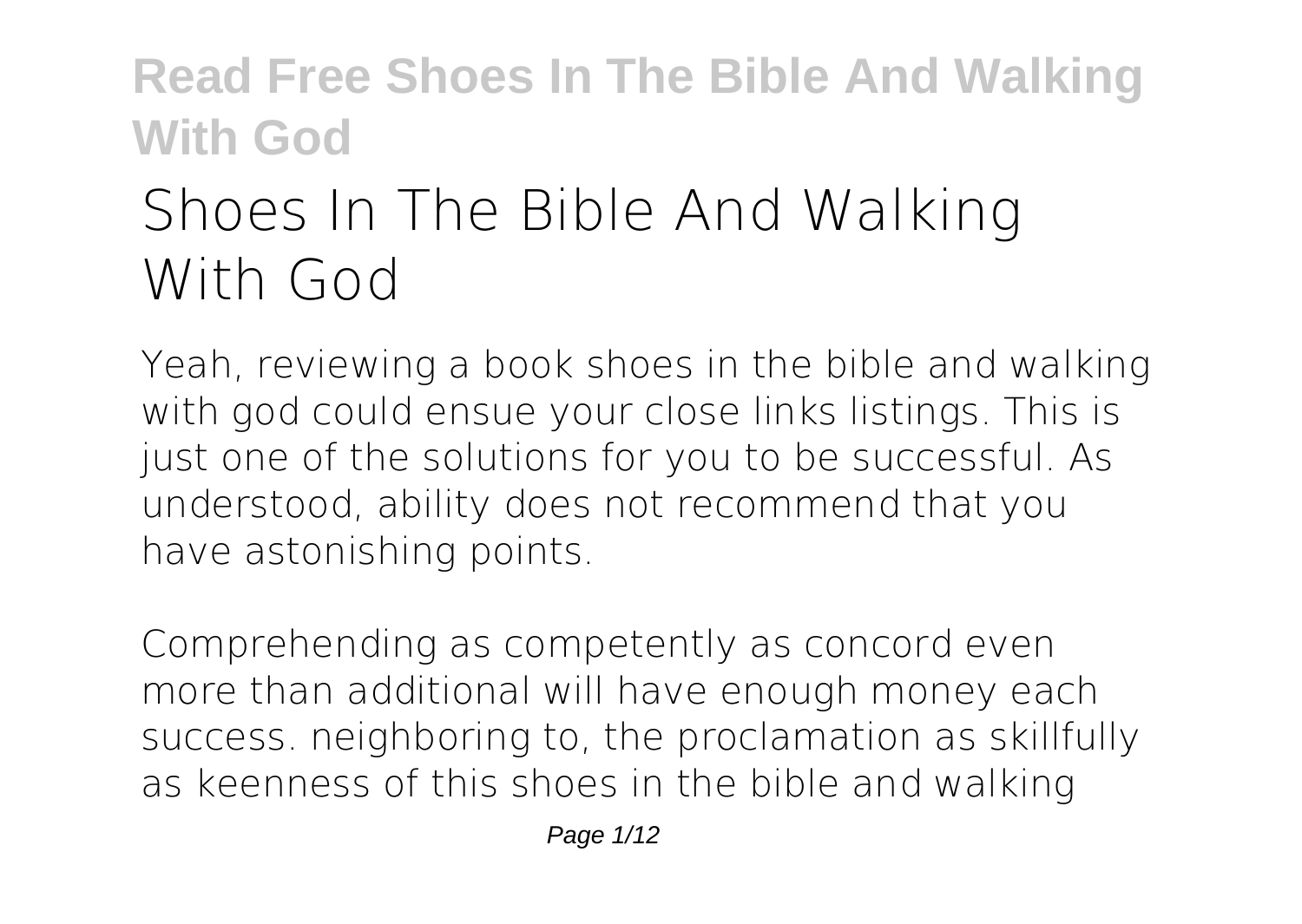with god can be taken as capably as picked to act.

High Heels and the Bible Biblical Meaning Of Shoes In Dream | 4 You should Never Ignore!

Dreaming of shoes Pt.1\"Those Shoes\" by Maribeth Boelts (read by Jodi DaCosta, Harlan Elementary) HT Those Shoes - Storytime with Daddy | Children's Books Read Aloud **Salt in His Shoes Bible Study With Me \u0026 Put Your Shoes On to Virtual Walk With Me through the Trail: (MATTHEW 7)** *Books Of The Bible Song / Easy to Learn* Pawn Stars: 1583 Geneva Bible (Season 15) | History

Bible Study With Me \u0026 Put Your Shoes On to Virtual Walk With Me through the Trail: (MATTHEW 5)<br>Page 2/12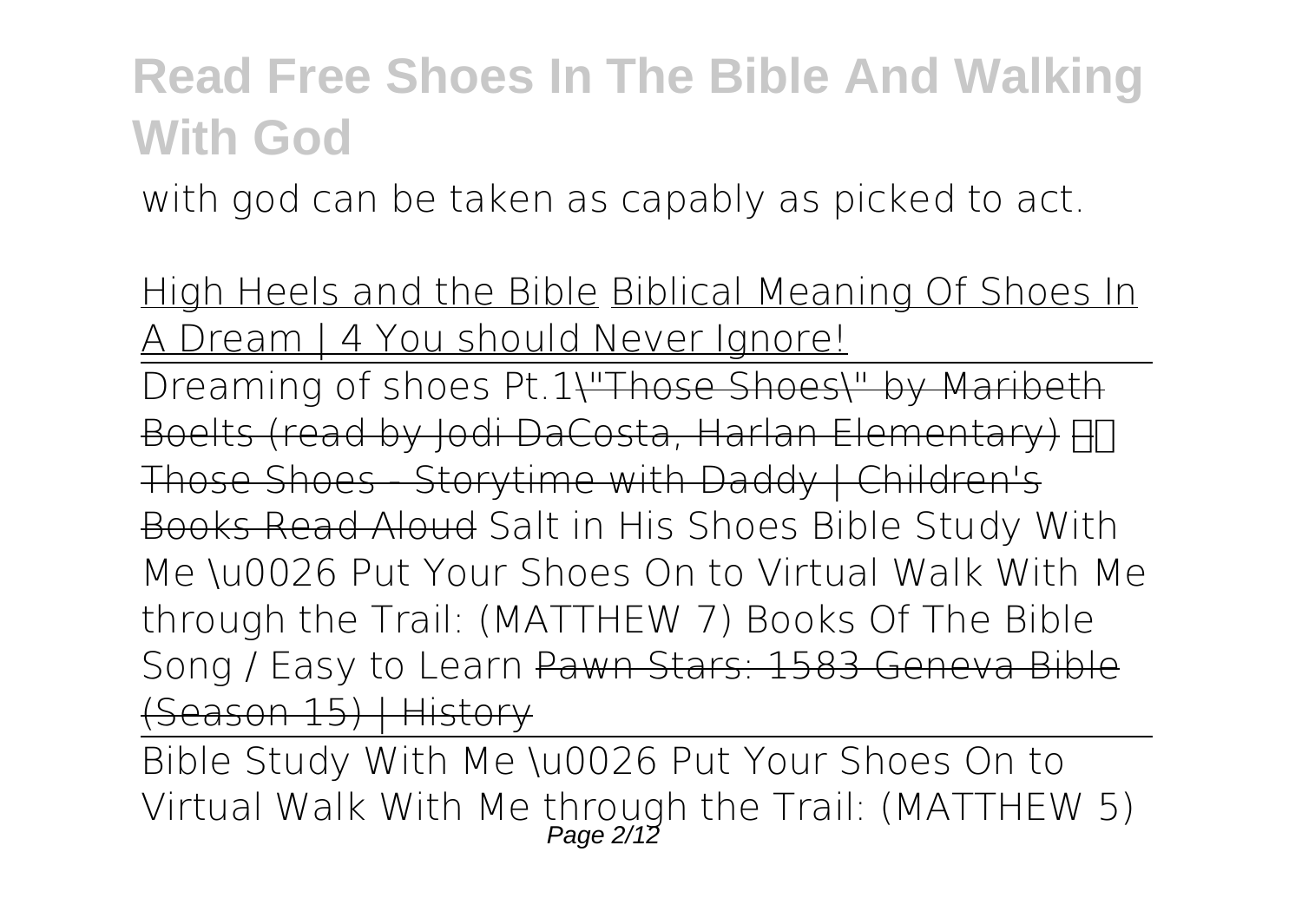Bible Study With Me \u0026 Put Your Shoes On to Virtual Walk With Me through the Trail: (MATTHEW 9) Bible Rap Bible Study With Me \u0026 Put Your Shoes On to Virtual Walk With Me through the Trail: (MATTHEW 3) Pete the Cat: I Love My White Shoes Actually, In the Bible - Joyce Meyer's new book Eat the Cookie, Buy the Shoe Bible Study With Me \u0026 Put Your Shoes On to Virtual Walk With Me through the Trail: (MATTHEW 6) Bible Study With Me \u0026 Put Your Shoes On to Virtual Walk With Me through the Trail: (MATTHEW 8) **Bible Eymology this week is Discourse. Put your running shoes on. SPIRITUAL MEANING OF SHOE DREAM - Evangelist Joshua TV Wednesday Night Bible Study** Shoes In The Bible And Page 3/12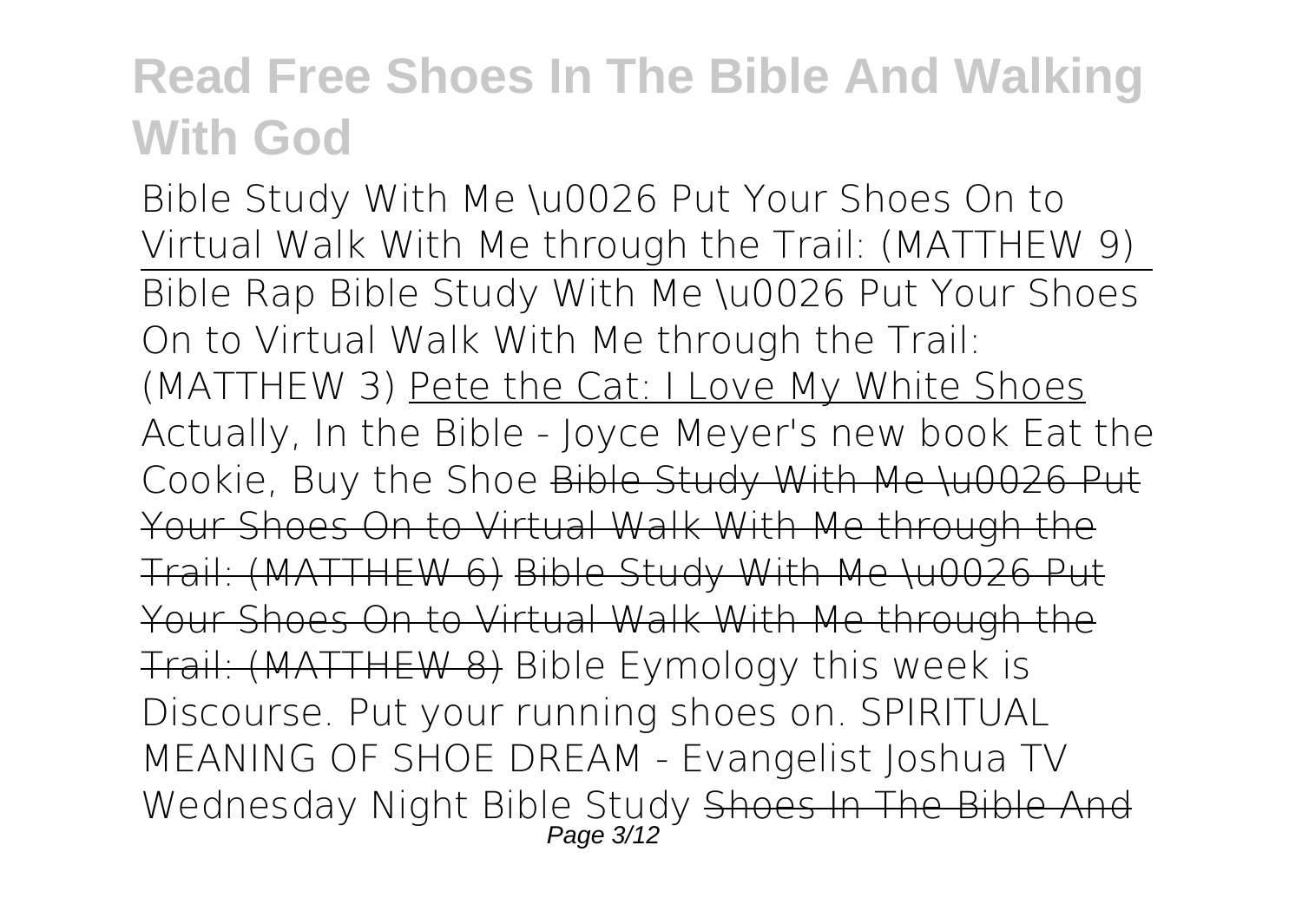There is no word for shoes in the Old Testament, but there is a word for going without shoes, being barefoot—Yahef, "to be without shoes." The ultimate root of Yahef lies in the primary roots notion "of peeling, removing the bark of shell," exposing it naked and hence shameful.

Shoes in the Bible - Early Church History And your tires shall be upon your heads, and your shoes upon your feet: ye shall not mourn nor weep; but ye shall pine away for your iniquities, and mourn one toward another.

s in the Bible (36 inst. Page 4/12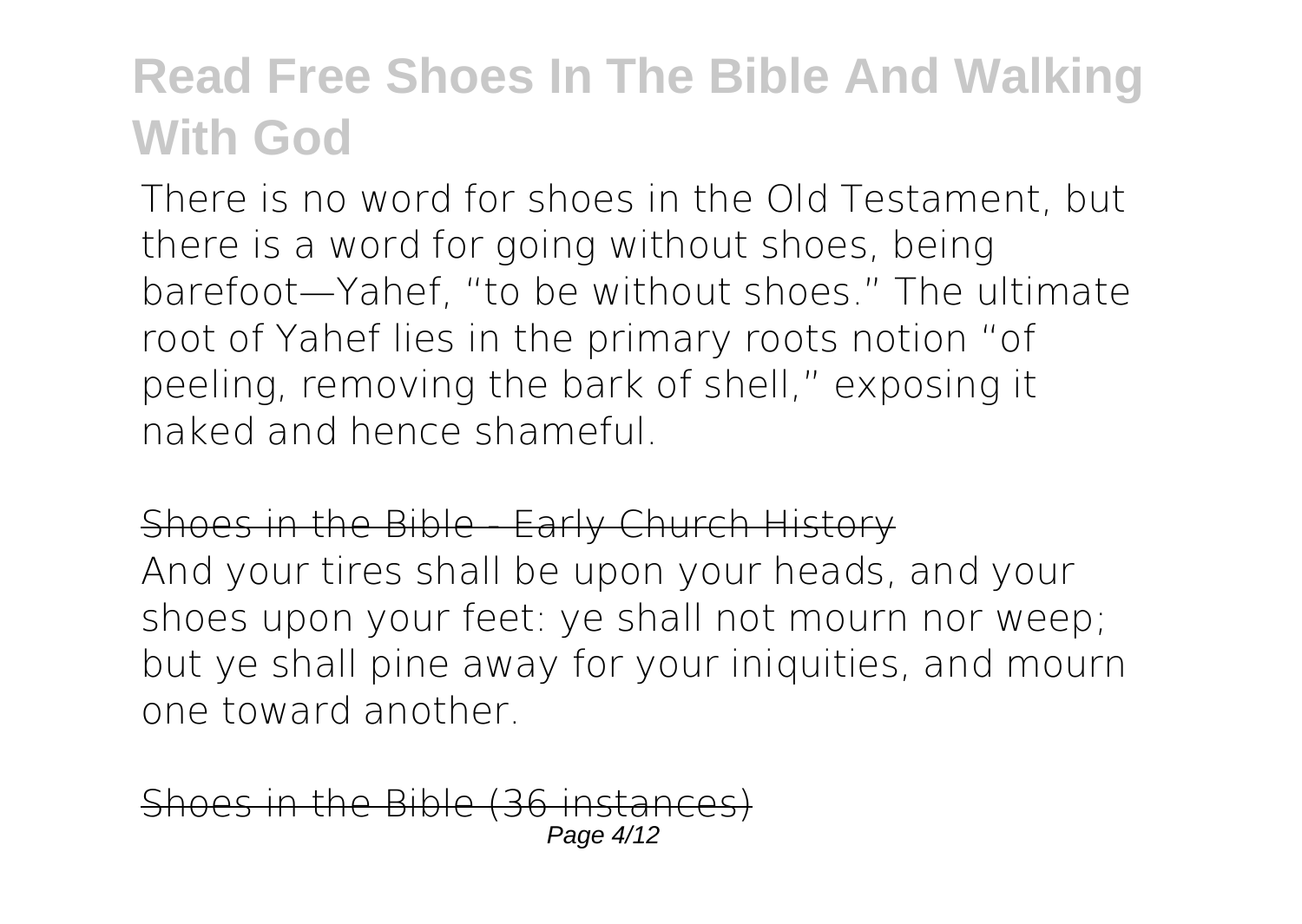And old shoes and clouted upon their feet, and old garments upon them; and all the bread of their provision was dry [and] mouldy. Joshua 9:13. And these bottles of wine, which we filled, [were] new; and, behold, they be rent: and these our garments and our shoes are become old by reason of the very long journey. Kings-1 2:5

Bible Verses About Shoes - 21 passages - King James

...

Then shall his brother's wife come unto him in the presence of the elders, and loose his shoe from off his foot, and spit in his face, and shall answer and say, So shall it be done unto that man that will not build up Page 5/12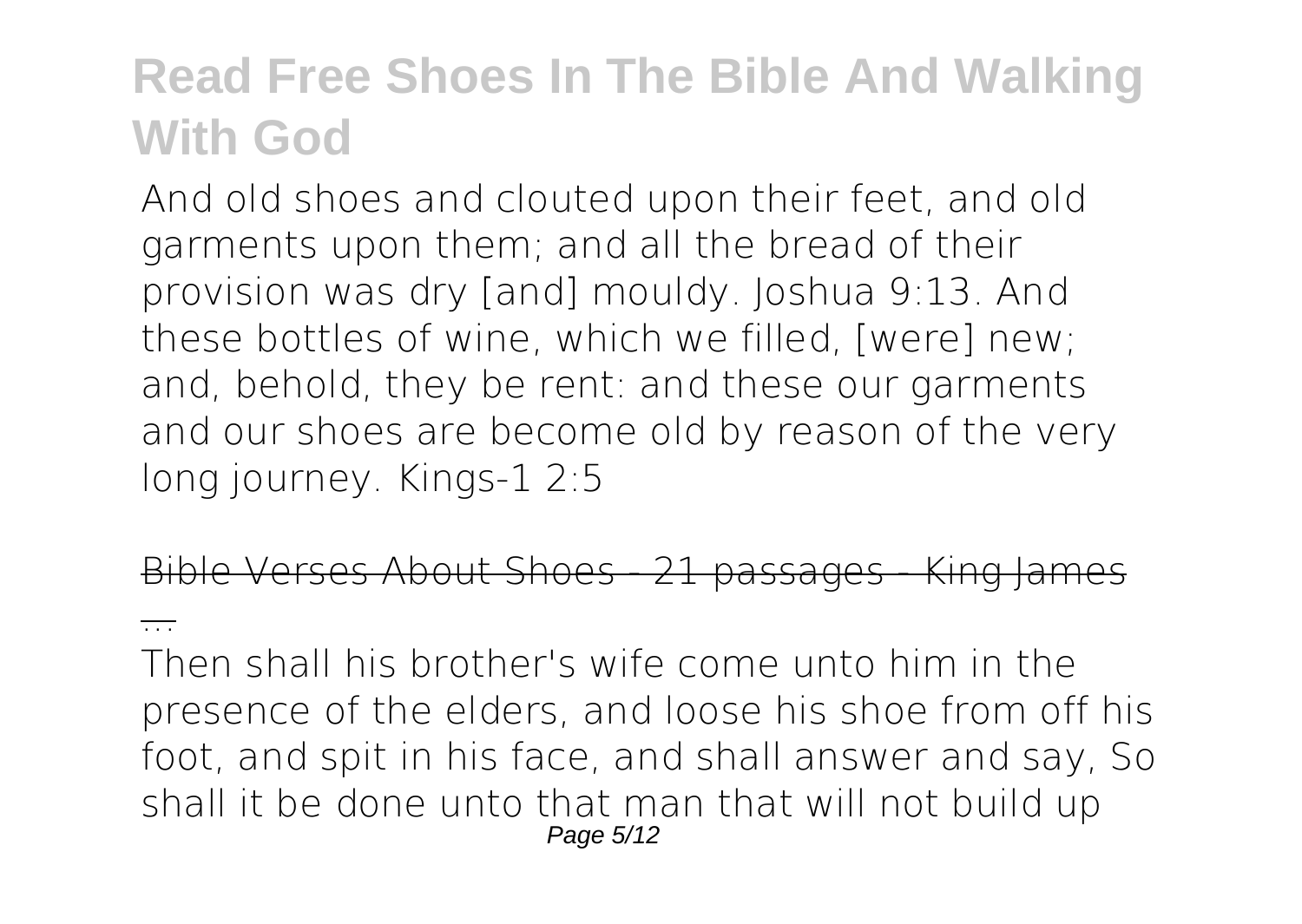his brother's house. KJV, YLT, ASV, AM, WEB, BBE

#### Shoe in the Bible (14 instances)

Biblical Interpretation of Shoes. Shoes are a special dream symbol. Shoes are mentioned very often in the Bible usually symbolizing our direction and life path. Shoes often symbolize our faith and readiness to be of service to God. In some cases they symbolize the protection we receive from God, and the desires granted to us by the Universe.

Biblical Meaning of Shoes in Dreams – Meaning and ... There is no word in Hebrew that connotes wearing shoes, but there is one for being barefoot. "Yahef is Page 6/12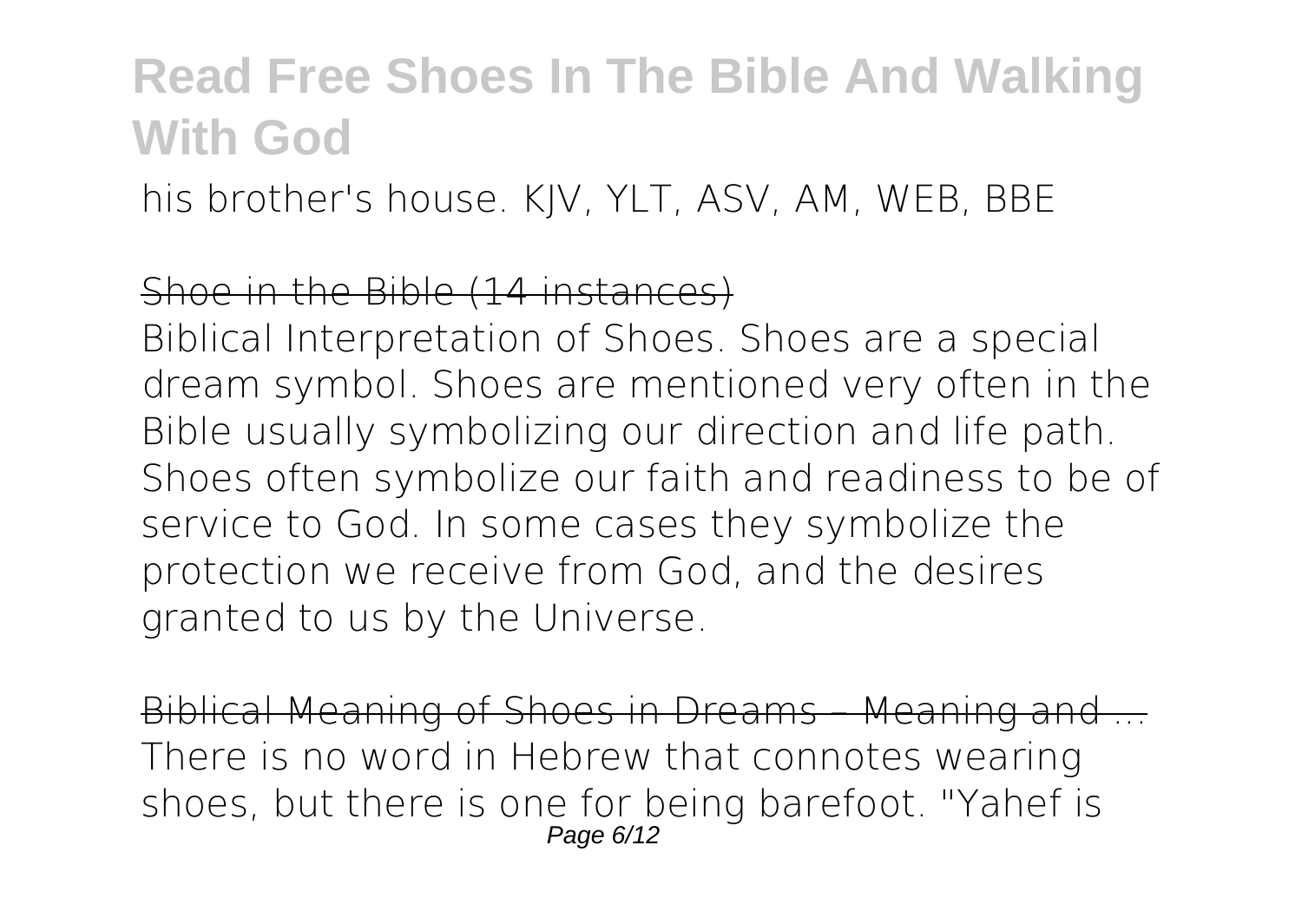defined in Gesenius' Hebrew Lexicon as follows: "to be without shoes. The ultimate root lies in the syllable chaf, chet, peh, and the primary notion is that of peeling, removing the bark of shell."

The role of the shoe in the bible. - Free Online Library Shoes have a special symbolism in the Bible. In fact, the Bible is maybe our oldest source to discover the symbolism of shoes. Shoes usually represent our faith in God and our readiness to serve God. They can also, symbolize victory over the enemy, being taken cared for by God, our humility before God, answering of our prayers, etc.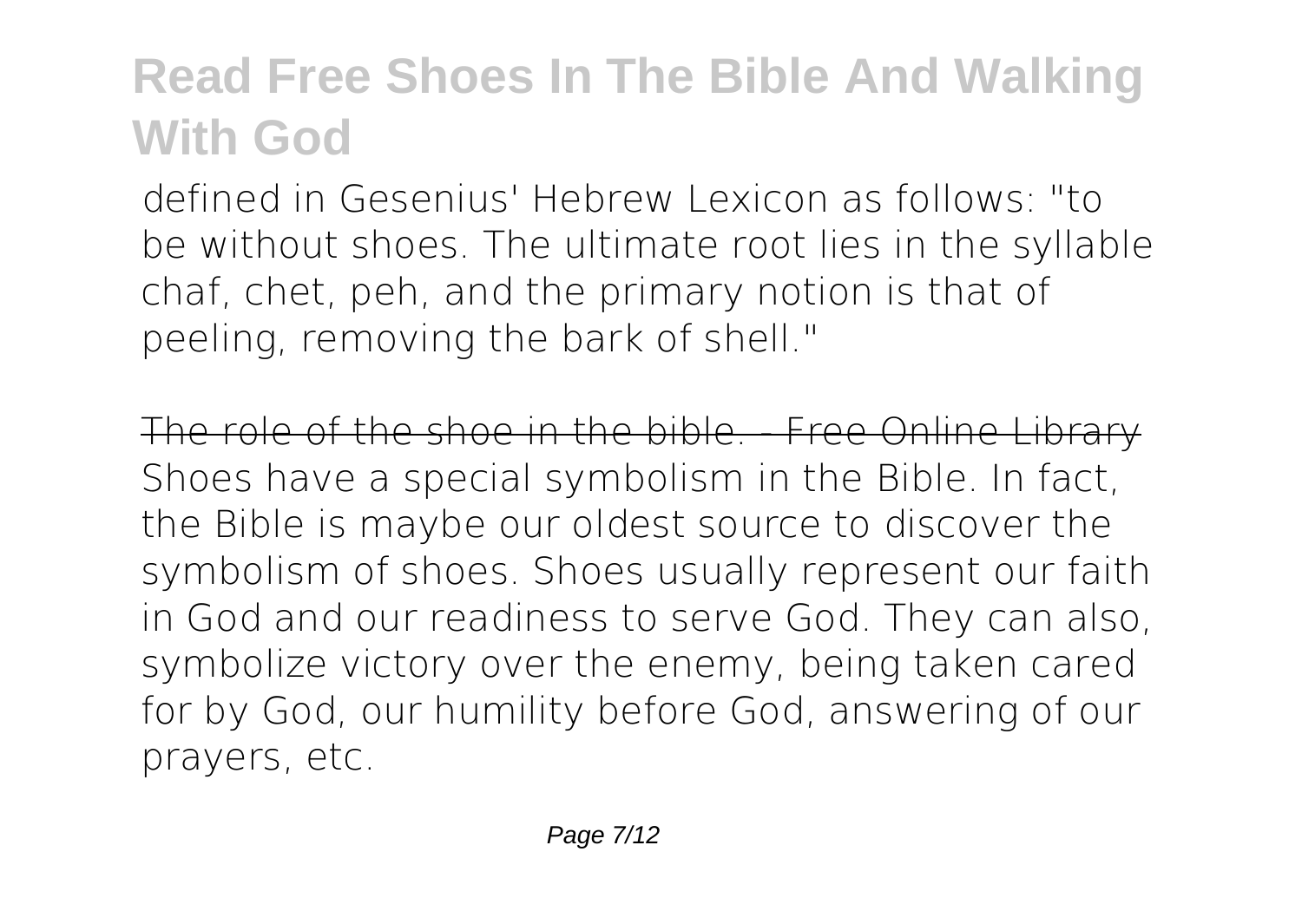Biblical Meaning of Shoes in Dreams – Meaning and ... In the Bible, shoes represented our will to serve the God. Shoes were often used as symbols, and the only way to describe how far someone was willing to go for faith is by describing the shoes on his feet and how torn they were. Shoes in the Bible were also symbols of faith in God and victory over your enemies.

#### Biblical Meaning of Shoes in Dreams – Interpretational  $and$   $-$

In the Bible, there are various references to shoes. Removing shoes is connected to losing somebody's dignity. In many ancient texts shoes also denote the transferring of goods and property. Shoes were only Page 8/12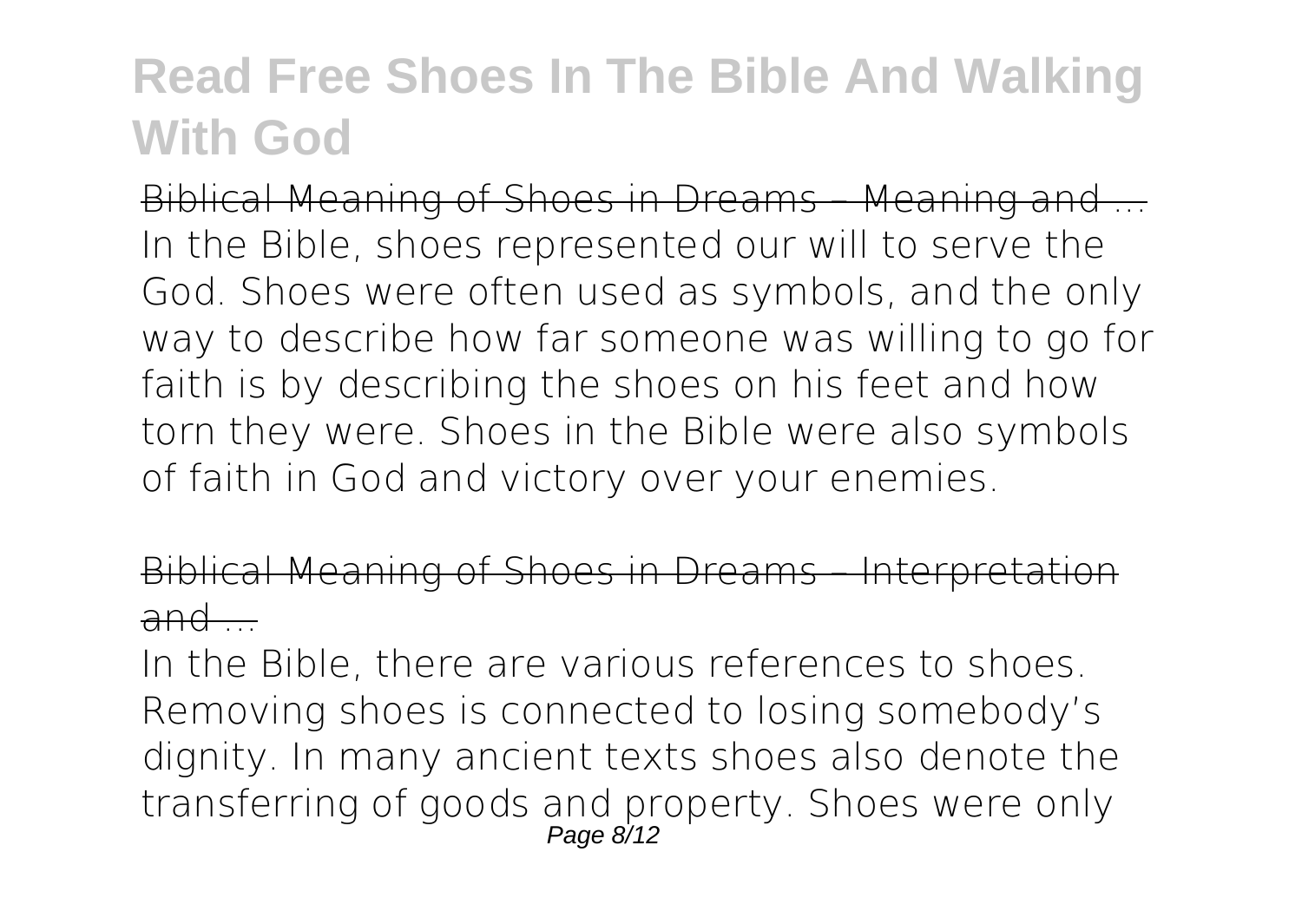worn in certain places and in many cultures are removed and unfit to be worn in holy places.

Biblical Meaning Of Shoes In Dreams - Meaning and ... Best Match. Best Match. Price + postage: lowest first. Price + postage: highest first. Lowest price. Highest price. Time: ending soonest. Time: newly listed. Distance: nearest first.

#### Shoe-Bible | eBay Stores

Shoes with bible verses on them! Quoted from Psalm 119: 105 Every time you put on the shoe, it's a good reminder that God's Word is a lamp for your feet..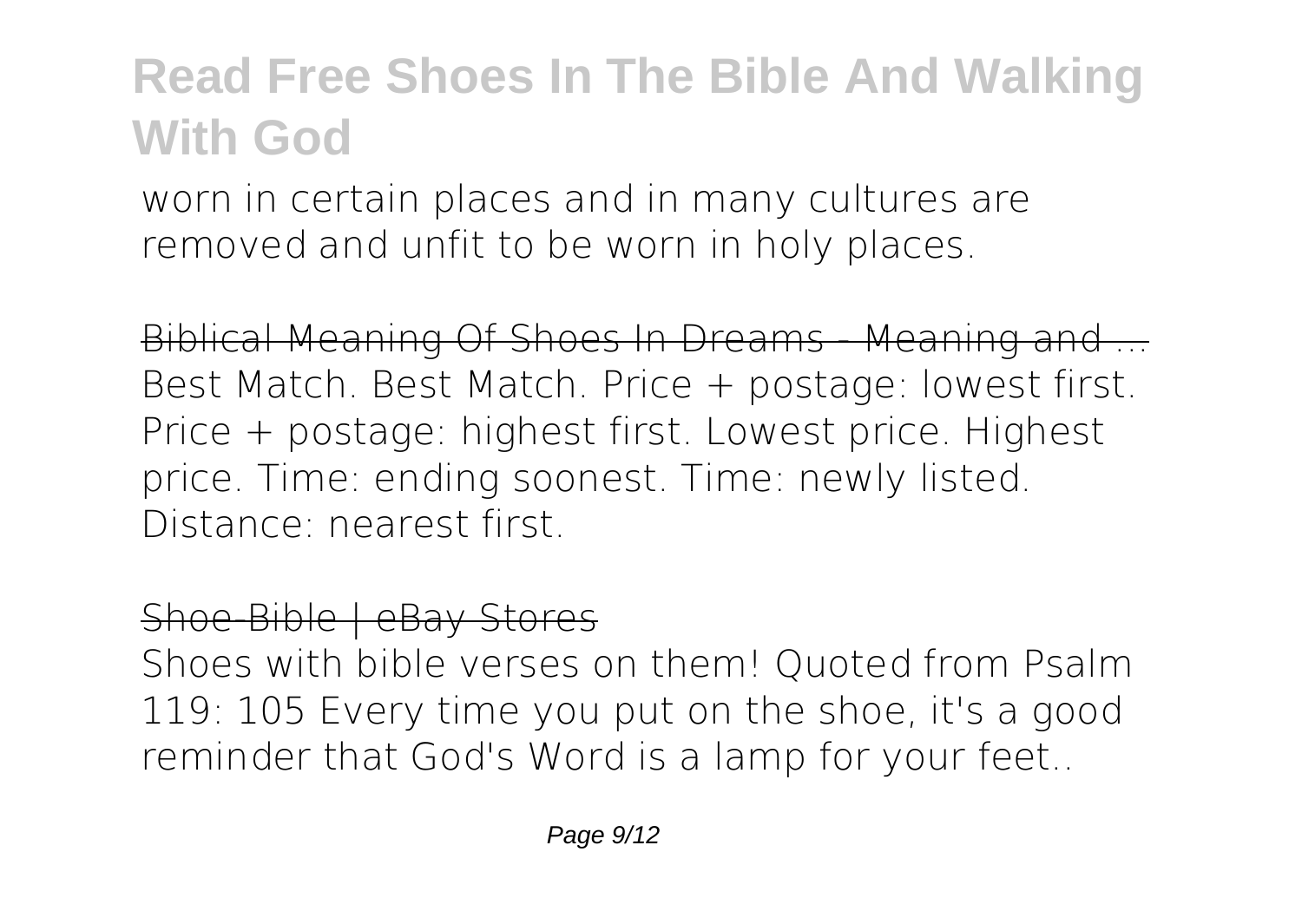Psalm 119:105 | Shoes with Bible verses on them Herzoge

Bible Verses – Short List. For each of the six Bible verses, the following is a list of only those translations that include a close equivalent to "shoelaces" (or the equivalent). See below for a more comprehensive list of all translations. Genesis 14:23

Ian's Shoelace Site – Shoelaces As Seen In The Bible Get the coolest freshest new trends with our new women's over the knee boots and heels. Treat your feet with this seasons must have from knee high boots, ankle boots, mid-block heels to gladiators. We've also got your off duty looks covered too with Page 10/12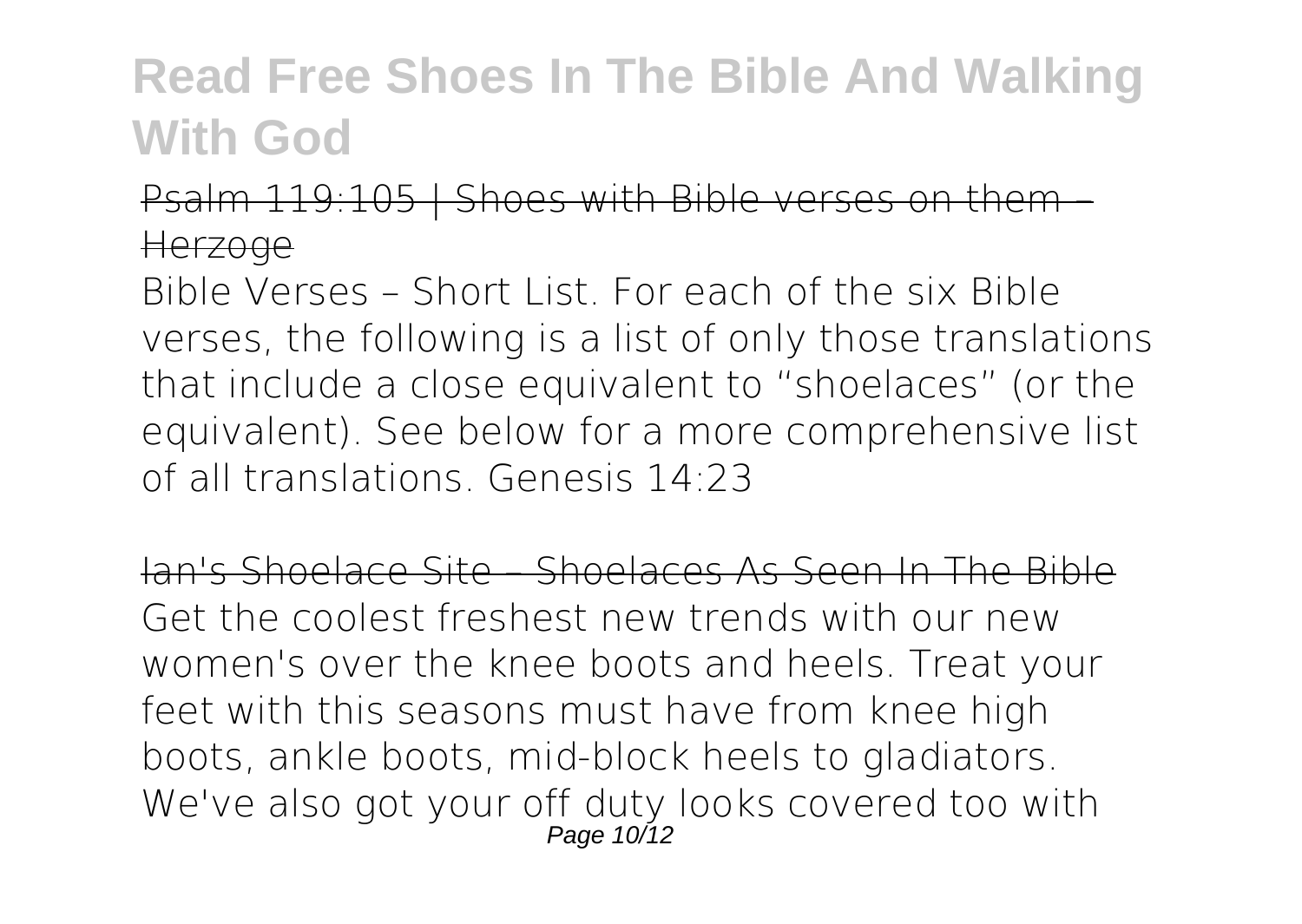cool trainers and fab flats! Finding killer new shoes has never been s

Shoes – Tagged "Sandals" – The Fashion Bible Get the coolest freshest new trends with our new women's over the knee boots and heels. Treat your feet with this seasons must have from knee high boots, ankle boots, mid-block heels to gladiators. We've also got your off duty looks covered too with cool trainers and fab flats! Finding killer new shoes has never been s

Shoes – Page 9 – The Fashion Bible The Shoe Bible is a very small team pulled together Page 11/12